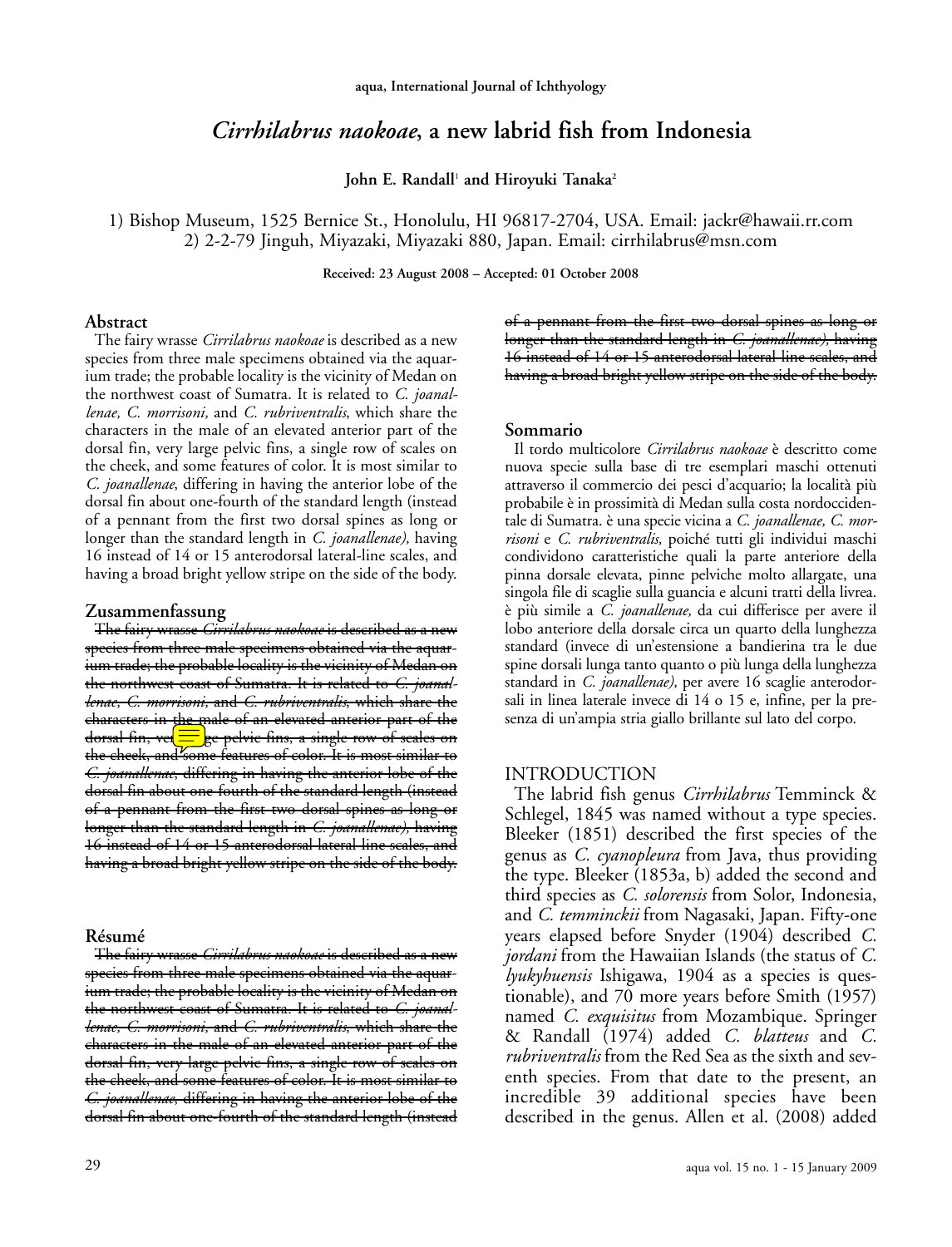the 45th species as *C. beauperryi* from Papua New Guinea and the Solomon Islands. They provided a table with a list of the species of the genus and a summary statement of the distribution of each.

Several factors are responsible for this proliferation. All of the species are too small to be sought as food fishes. They feed on zooplankon in aggregations over coral reefs or adjacent rubble substrata, where they quickly take shelter as needed; consequently they are not often caught by trawls. Although a few species such as *Cirrhilabrus exquisitus* may be seen in relatively shallow water, most occur at depths greater than 20 m. *Cirrhilabrus bathyphilus* Randall & Nagareda, 2002 was collected from 60-217 m. Because of their relatively small size, ability to adapt to aquarium life, and the exceptional beauty of many of the species, in particular the males, they have value as aquarium fishes. Some of the species have first become known from the aquarium trade, especially in recent years as collectors seek the rare species that bring a high price. Such is the case for the present new species of the genus.

It is often difficult to obtain the correct locality and habitat for specimens purchased as aquarium fishes, especially those from Indonesia. The collectors may be reluctant to reveal the locality of capture, and their live fishes usually pass through one or more regional centers before reaching the major aquarium fish exporter. In the process, locality details may be lost. For the fish we describe here, we know only that the probable locality is the vicinity of Medan, Sumatra. We have obtained only three males.

## MATERIALS AND METHODS

Type specimens of *Cirrhilabrus naokoae* n. sp. have been deposited in the Pusat Penelitian dan Pengembangan Oseanologie, Jakarta (NCIP); the Bernice P. Bishop Museum, Honolulu (BPBM); and the National Museum of Nature and Science, Tokyo (NSMT).

Lengths given for specimens are standard length (SL), the straight-line distance from the median anterior point of the upper lip to the base of the caudal fin (posterior end of hypural plate). Head length is measured from the same anterior point to the posterior end of the opercular membrane, and snout length from the same point to the fleshy edge of the orbit. Body depth is the greatest depth to the base of the dorsal spines; body width is the greatest width measured just posterior to the gill opening. Orbit diameter is the greatest fleshy diameter, and interorbital width the least bony width. Caudal-peduncle depth is the least depth; caudal-peduncle length is measured horizontally from the rear base of the anal fin to the caudal-fin base. Predorsal, preanal, and prepelvic lengths are from the front of the upper lip to the origin of the respective fins. Lengths of fin spines and soft rays are measured from the tips to the extreme base of these elements. Pectoral-ray counts include the very short unbranched upper ray. Lateral-line scale counts are given in two parts, the dorsoanterior series from the upper end of the gill opening to below the soft portion of the dorsal fin, and the midlateral peduncular part to the base of the caudal fin (a single large pored scale posterior to the caudal-fin base is not counted). Gill-raker counts were made on the first gill arch (only the total count is given, as it is difficult to determine which raker is at the angle).

Table I gives the proportional measurements of the new species as percentages of the standard length. Proportional measurements in the text are rounded to the nearest 0.05. Data in parentheses in the description refer to the paratypes, unless otherwise stated.

# *Cirrhilabrus naokoae* **n. sp.**

Naoko's Fairy Wrasse (Figs 1-4, Table I)

?*Cirrhilabrus joanallenae* Kuiter, 2002: 37, lower right figure (Java?).

**Holotype:** NCIP 6347, male, 60 mm, probable locality, vicinity of Medan, Sumatra, 10-20 m depth (from the aquarium trade).

**Paratypes:** BPBM 40919, male, 50 mm, and NSMT-P 91347, male, 55.5 mm, both with same data as holotype.

**Diagnosis:** Dorsal rays XI,9; anal rays III,9; pectoral rays 15; lateral-line scales  $16 + 6$  or 7; median predorsal scales 5; a single curving row of scales on cheek; gill rakers 14-16; dorsal fin elevated anteriorly, the fin height 25.5-27.5% SL; first dorsal spine longest, 16.0-16.3% SL (36-41% of fin height is membrane supported by a slender rod originating from behind tip of anterior spines); longest dorsal soft ray 15.8-16.1% SL; caudal fin slightly rounded to slightly double emarginate; pelvic fins very broad and long, extending beyond spinous portion of anal fin; color of male in preservative blackish dorsally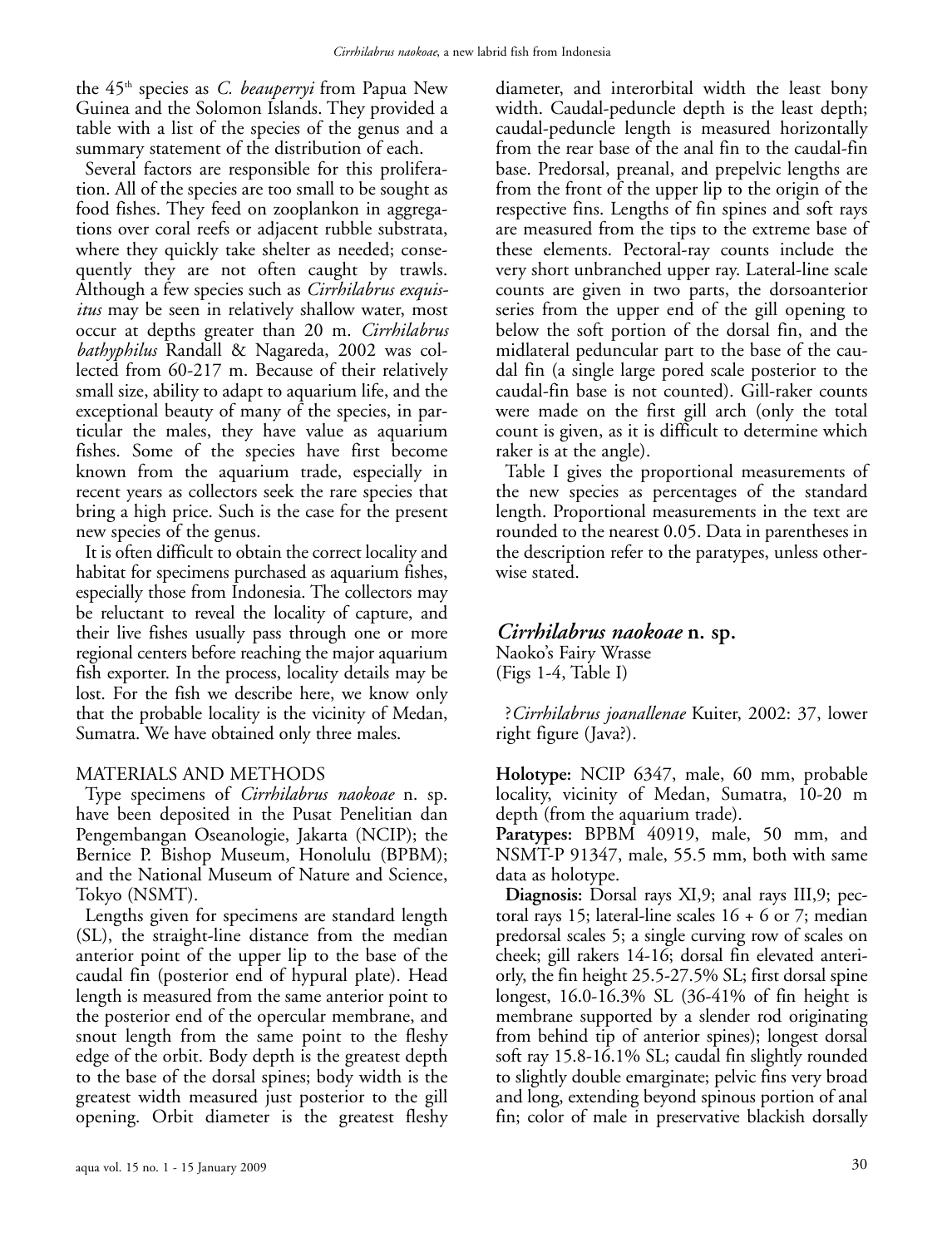and ventrally, with a broad pale lateral stripe that includes all of snout, eye, base of pectoral fin, and ends at lower caudal-fin base; fins except pectorals black; color of males in life red dorsally, bluish white ventrally, with a broad yellow stripe between from pectoral-fin base to lower half of caudal peduncle; fins except pectorals mainly black. No female specimens were available.

**Description:** Dorsal rays XI,9; anal rays III,9; all dorsal and anal soft rays branched, the last to base; pectoral rays 15, the upper two unbranched; pelvic rays I,5; principal caudal rays 13, the upper and lower unbranched; upper and lower procurrent caudal rays 6, the most posterior segmented; lateral line interrupted, the dorsoanterior series 16 and midlateral peduncular series 7 (6), not including pored scale on caudal-fin base; scales above lateral line to origin of dorsal fin 2; scales below lateral line to origin of anal fin 6; median predorsal scales 5; median preventral scales 6; circumpeduncular scales 16; a single curving row of scales on cheek; gill rakers 15 (14-16); pseudobranchial filaments 10 (one count, holotype); branchiostegal rays 5; vertebrae 25.

Body depth 4.1 (3.35-4.05, the smallest paratype a fully ripe male with distended abdomen); body compressed, the width 2.2 (2.15-2.25) in depth; head length 2.95 (2.9-2.95) in SL; snout pointed, 3.3 (3.2-3.4) in head length; orbit diameter 4.3 (4.2-4.3) in head length; interorbital space flat, the bony width 4.25 (4.2-4.3) in head length; caudal-peduncle depth 2.65 (2.6-2.65) in head length; caudal-peduncle length 1.85 (1.9-2.0) in head length.

Mouth slightly inferior and oblique, forming an angle of about 20° to horizontal axis of body; upperjaw length 4.05 (4.15) in head length; front of upper jaw with three pairs of canine teeth, a short medial forward-projecting pair, a middle pair twice as large and strongly curving laterally, and a very large third pair, strongly curving posteriorly; an inner row of very small, slender, conical teeth at front of jaw, continuing along side of jaw, with 22 teeth posterior to third canine in holotype; front of lower jaw with one pair of canine teeth, larger than medial upper pair, projecting both anteriorly and laterally, and fitting between upper two anterior pairs of canines when mouth closed; a small conical tooth directly posterior to each lower canine, and an inner row of very small, slender, conical teeth, 20 posterior to anterior canine; no teeth on palate; tongue slender and pointed, set far back in mouth; gill rakers short, the longest about one-sixth maximum length of gill filaments on first gill arch.

**Table I**. Proportional measurements of type specimens of *Cirrhilabrus naokoae* as percentages of the standard length.

|                        | Holotype            | Paratypes            |                        |
|------------------------|---------------------|----------------------|------------------------|
|                        | <b>NCIP</b><br>6347 | <b>BPBM</b><br>40919 | <b>NSMT-P</b><br>91347 |
| Sex                    | male                | male                 | male                   |
| Standard length (mm)   | 60                  | 50                   | 55.5                   |
| Body depth             | 24.5                | 29.8                 | 24.6                   |
| Body width             | 11.2                | 13.9                 | 10.9                   |
| Head length            | 35.2                | 35.9                 | 35.2                   |
| Snout length           | 10.6                | 11.1                 | 10.4                   |
| Orbit diameter         | 8.2                 | 8.9                  | 8.8                    |
| Interorbital width     | 8.3                 | 8.4                  | 8.4                    |
| Upper jaw length       | 8.7                 | 8.6                  | 8.5                    |
| Caudal-peduncle depth  | 13.3                | 13.9                 | 13.2                   |
| Caudal-peduncle length | 19.0                | 18.1                 | 18.3                   |
| Predorsal length       | 32.7                | 33.8                 | 32.8                   |
| Preanal length         | 59.4                | 58.9                 | 58.7                   |
| Prepelvic length       | 34.5                | 34.8                 | 32.3                   |
| Dorsal-fin base        | 57.8                | 56.4                 | 56.9                   |
| Height of dorsal fin   | 26.7                | 25.5                 | broken                 |
| First dorsal spine     | 16.2                | 16.3                 | 16.0                   |
| Eleventh dorsal spine  | 13.6                | 12.8                 | 13.3                   |
| Longest dorsal ray     | 15.8                | 16.0                 | 16.1                   |
| Anal-fin base          | 22.0                | 21.8                 | 22.3                   |
| First anal spine       | 8.3                 | 8.1                  | 7.9                    |
| Second anal spine      | 11.2                | 10.0                 | 10.4                   |
| Third anal spine       | 11.6                | 10.8                 | 10.9                   |
| Longest anal ray       | 13.4                | 13.7                 | 14.5                   |
| Caudal-fin length      | 23.5                | 24.4                 | 23.7                   |
| Pectoral-fin length    | 20.4                | 20.6                 | 21.2                   |
| Pelvic spine length    | 13.5                | 13.9                 | 14.5                   |
| Pelvic fin length      | 42.7                | 41.3                 | 37.8                   |

Posterior margin of preopercle free to level of dorsal third of orbit, and ventral margin free to below anterior fourth of orbit; broad middle part of posterior margin of preopercle finely serrate (38 serrae on holotype).

Nostrils small, the anterior on a vertical nearly one-third distance from edge of orbit to front of snout, covered by a triangular flap on posterior edge; posterior nostril larger, with a slight fleshy rim, dorsoposterior to anterior nostril, the internarial distance one-fourth orbit diameter; 16 pores of cephalic lateralis system at edge of orbit from above middle of eye to below anterior margin of orbit; eight preopercular pores behind row of cheek scales, continuing as four more pores on mandible, the fourth pore median on chin.

Scales cycloid and flexible; postorbital head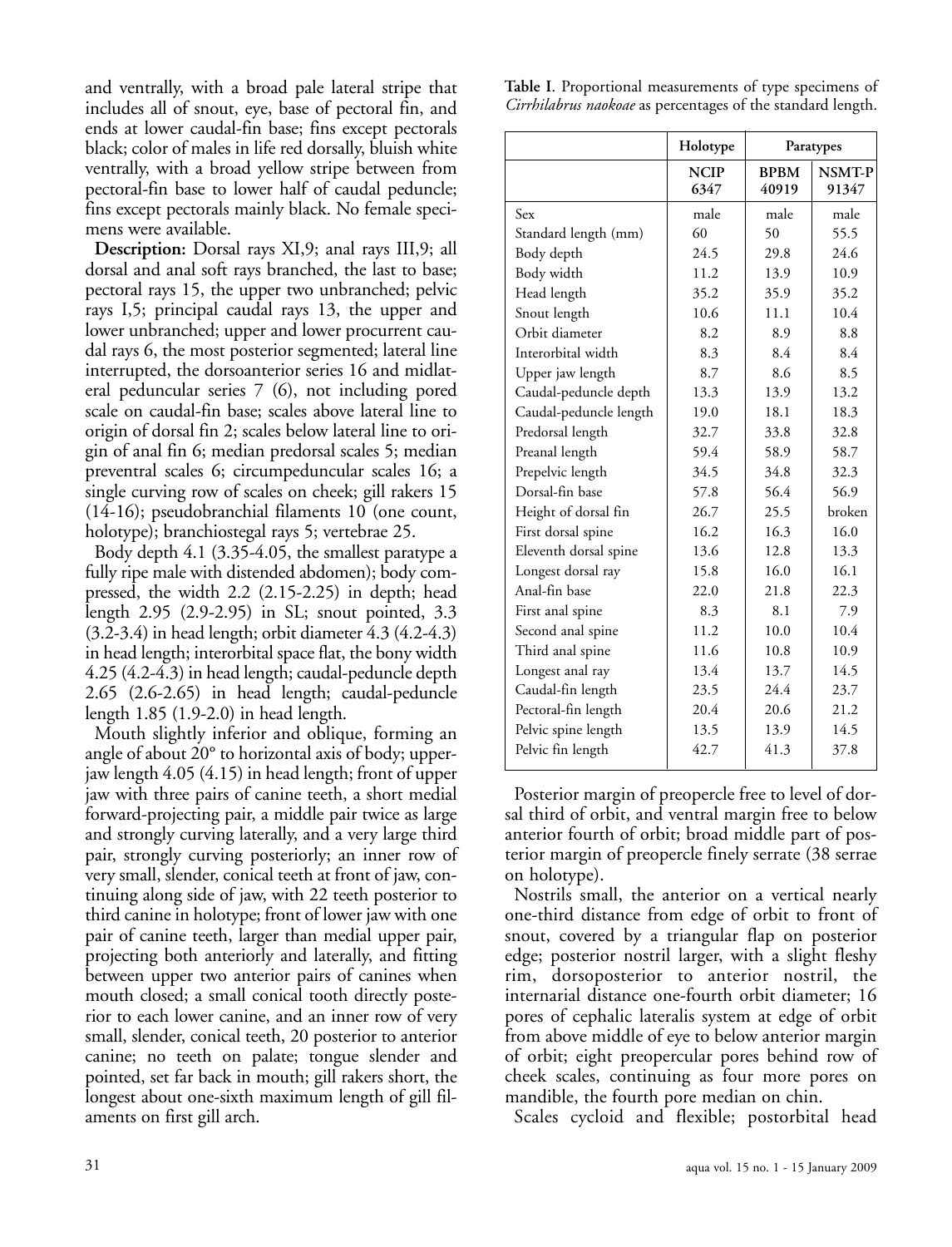scaled, the scales continuing anteriorly along ventral edge of opercle and on preopercle to below anterior edge of orbit; a series of nine scales curving in one row from behind dorsal edge of orbit to below anterior edge of orbit; median predorsal scales extending forward to above upper free end of preopercle; a row of large, oblique, pointed scales along base of dorsal fin and a similar row of smaller scales along base of anal fin; last scale of lateral line on base of caudal fin, followed by a large pointed scale reaching more than half distance to posterior margin of fin, with a scale of nearly equal size above and below; a midlateral scaly process of two scales extending from between bases of pelvic fins to three-fifths length of pelvic spine; a slender pelvic axillary scale extending three-fourths length of pelvic spine.

Origin of dorsal fin above base of third lateral-line



**Fig. 1.** Holotype of *Cirrhilabrus naokoae*, male, BPBM 40918, 60 mm SL. Aquarium photo by H. Tanaka.



**Fig. 2.** Paratype of *Cirrhilabrus naokoae*, male, NSMT-P 91347, 55.5 mm SL. Aquarium photo by H. Tanaka.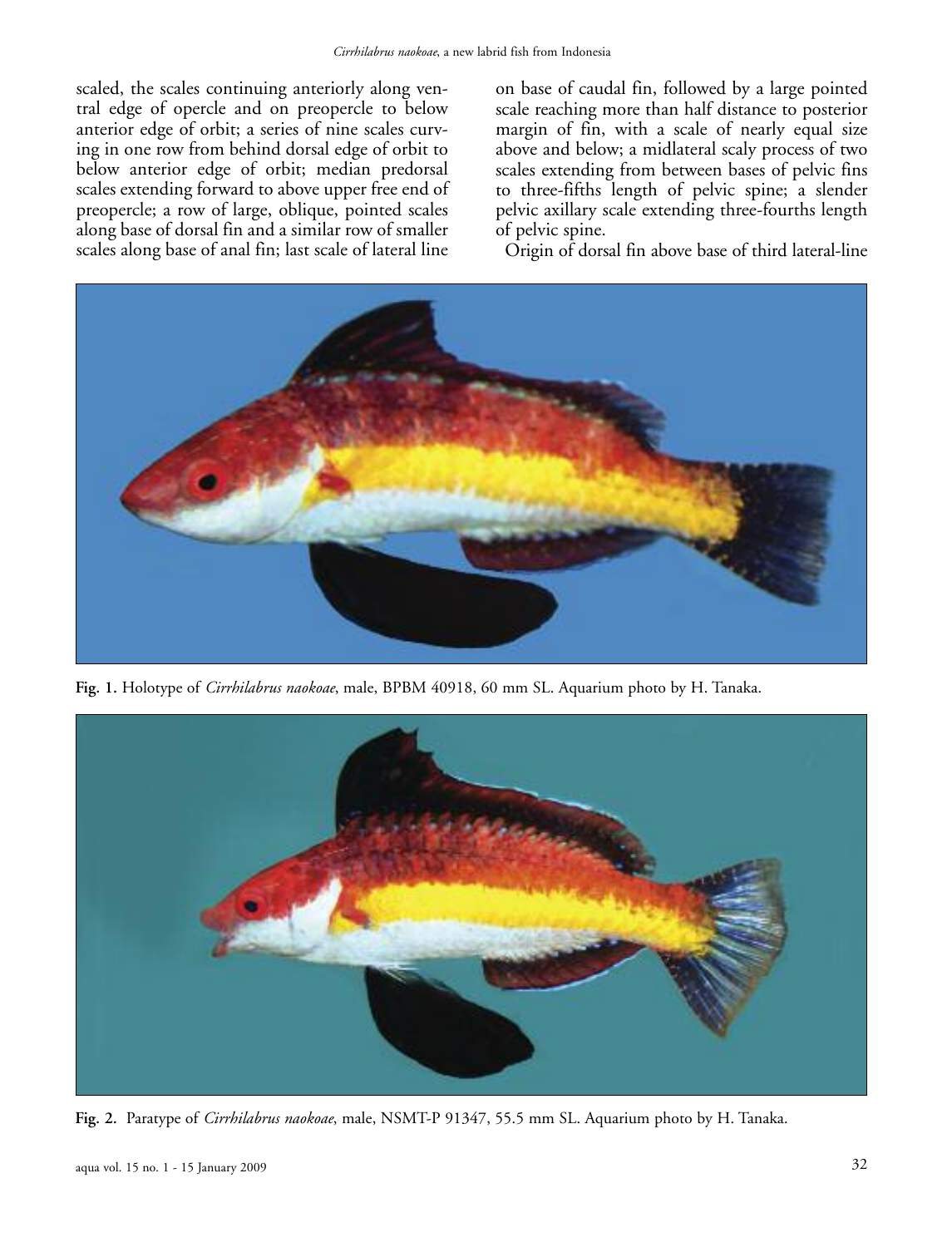scale, the predorsal length 3.05 (2.95-3.05) in SL; dorsal fin elevated anteriorly, the fin height 3.65 (3.9) in SL (36-41% of fin height is membrane supported by a slender rod originating from behind tip of anterior spines); first dorsal spine longest, 2.2 (2.2) in head length; last dorsal spine 2.6 (2.65-2.8) in head length; longest dorsal soft ray 2.2 (2.2-2.25) in head length; origin of anal fin below base of last two dorsal spines, the preanal length 4.55 (4.5-4.6) in SL; first anal spine 4.4 (4.45) in head length; second anal spine 3.15 (3.25-3.3) in head length; third anal spine 3.05 (3.2-3.3) in head length; membrane of anal fin elevated above anal spine tips by a slender supporting rod behind each spine tip; longest anal soft ray 2.6 (2.4-2.6) in head length; caudal fin slightly rounded to slightly double emarginate, 4.25 (4.2-4.3) in SL; pectoral fins pointed, the third ray longest (but second and fourth nearly as long), 1.7 (1.65-1.75) in head length; origin of pelvic fins below midbase of pectoral fins, the prepelvic length 2.9 (2.9-3.1) in SL; pelvic fins very broad and long, reaching posterior to spinous portion of anal fin, 2.35 (2.4-2.65) in SL.

Color of holotype in alcohol: blackish dorsally and ventrally, with a broad pale lateral stripe that includes all of snout, eye, and base of pectoral fin, ending at lower caudal-fin base; fins except pectorals black.

Color of holotype in life (Fig.1): dorsal part of head, including lips and eye, to above opercular flap bright red, abruptly bluish white below,

the demarcation irregular; easily overlooked are two, fine, broken blue lines dorsally on each side of head from snout to nape, one passing through upper part of eye and the other dorsal and parallel to it; body bright red dorsally to a demarcation from above pectoral-fin base to midbase of caudal fin, except for some dusky patches below elevated spinous portion of dorsal fin, and dark pigment along anterior part of lateral line; a broad bright yellow stripe on side of body below red dorsal zone, ending at ventral half of caudal-fin base; base of pectoral fin red within yellow stripe; body ventral to yellow stripe pale blue, extending anteriorly onto chest; elevated anterior part of dorsal fin black, remainder of fin black, grading to dark red distally, with a blue margin and black submarginal line, except outer half of four posterior membranes clear with a blue spot at edge of black ventral portion; base of each dorsal spine and ray with a vertically elongate red blotch; a small, round, bright blue spot at base of each membrane between each pair of red blotches; anal fin colored like middle soft portion of dorsal fin, except bluish white at base, and without red basal blotches; caudal fin mostly black, the membranes in outer part of fin variably light blue; series of red dots along upper and lower caudal rays; pectoral fins transparent; pelvic fins black; pelvic axillary scale pale blue.

Figure 2 is the 55.5-mm paratype showing the light blue color of the membranes of the caudal fin, a variable feature in the same individual. The red of



**Fig. 3.** Fright color pattern of holotype of *Cirrhilabrus naokoae*. Aquarium photo by H. Tanaka.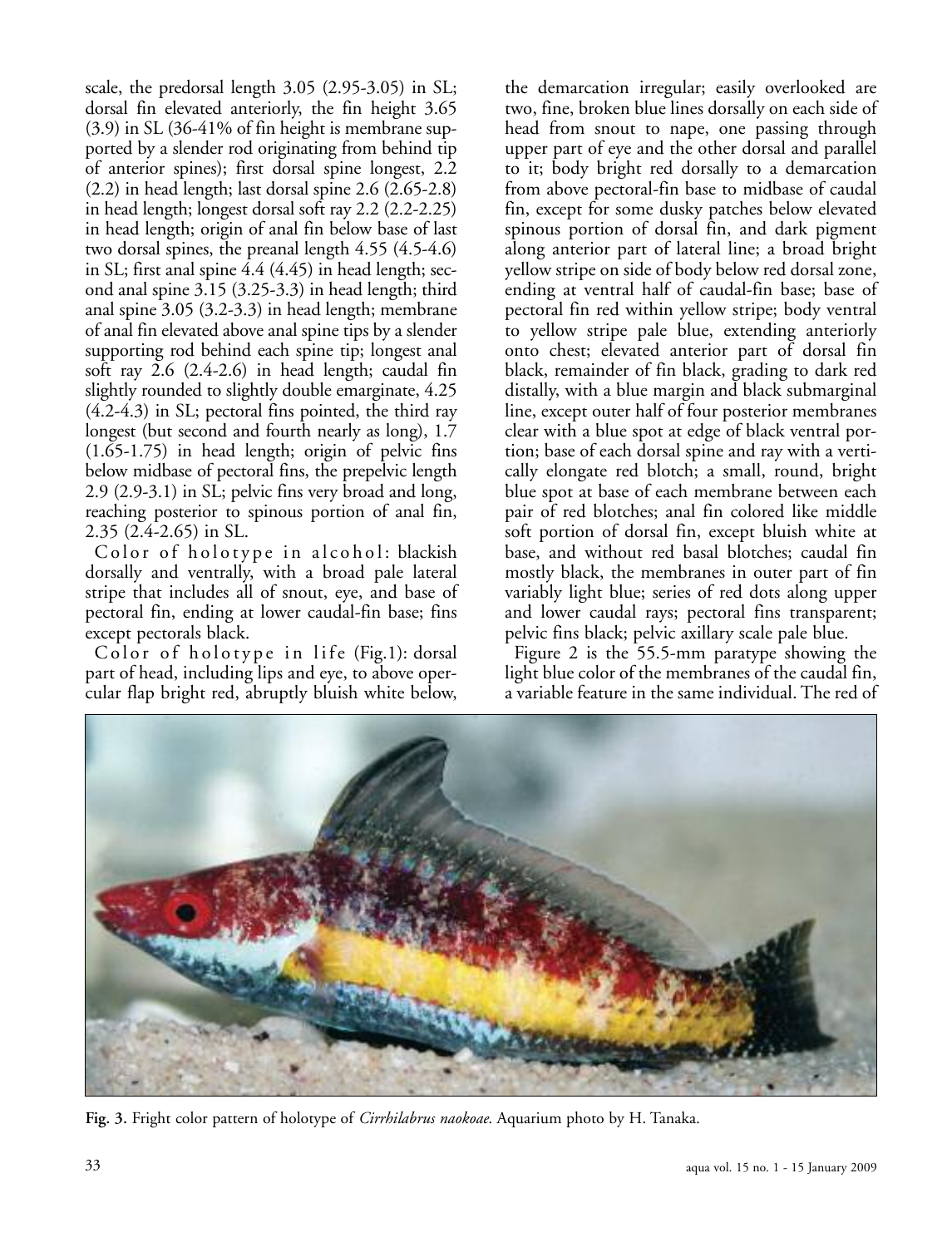the pectoral-fin base of this fish is continuous with the red dorsal area of the body. In the holotype, the pectoral-base color is separated by yellow from the dorsal red body coloration.

Figure 3 of the holotype shows the fright color pattern of this species.

**Remarks:** We have made every effort to positively determine the locality from which the type specimens of this species were collected in Indonesia.

We can only conclude that the most likely locality is the vicinity of Medan (03°35'N 98°39'E) on the Strait of Malacca coast of Sumatra. This fish is said to occur within a depth of about 10 to 20 m.

Our first specimen came on 1 February 2008 to an aquarium shop owner in Miyazaki City, Japan, who informed the second author that he had received a male of *Cirrhilabrus joanallenae*. Although resembling that species in the color of the fins and in hav-



*Cirrhilabrus rubriventralis,* USN#3744DC.



*Cirrhilabrus morrisoni,* male, 65 mm, Hibernia Reef, 30 m. Photo by G. Allen.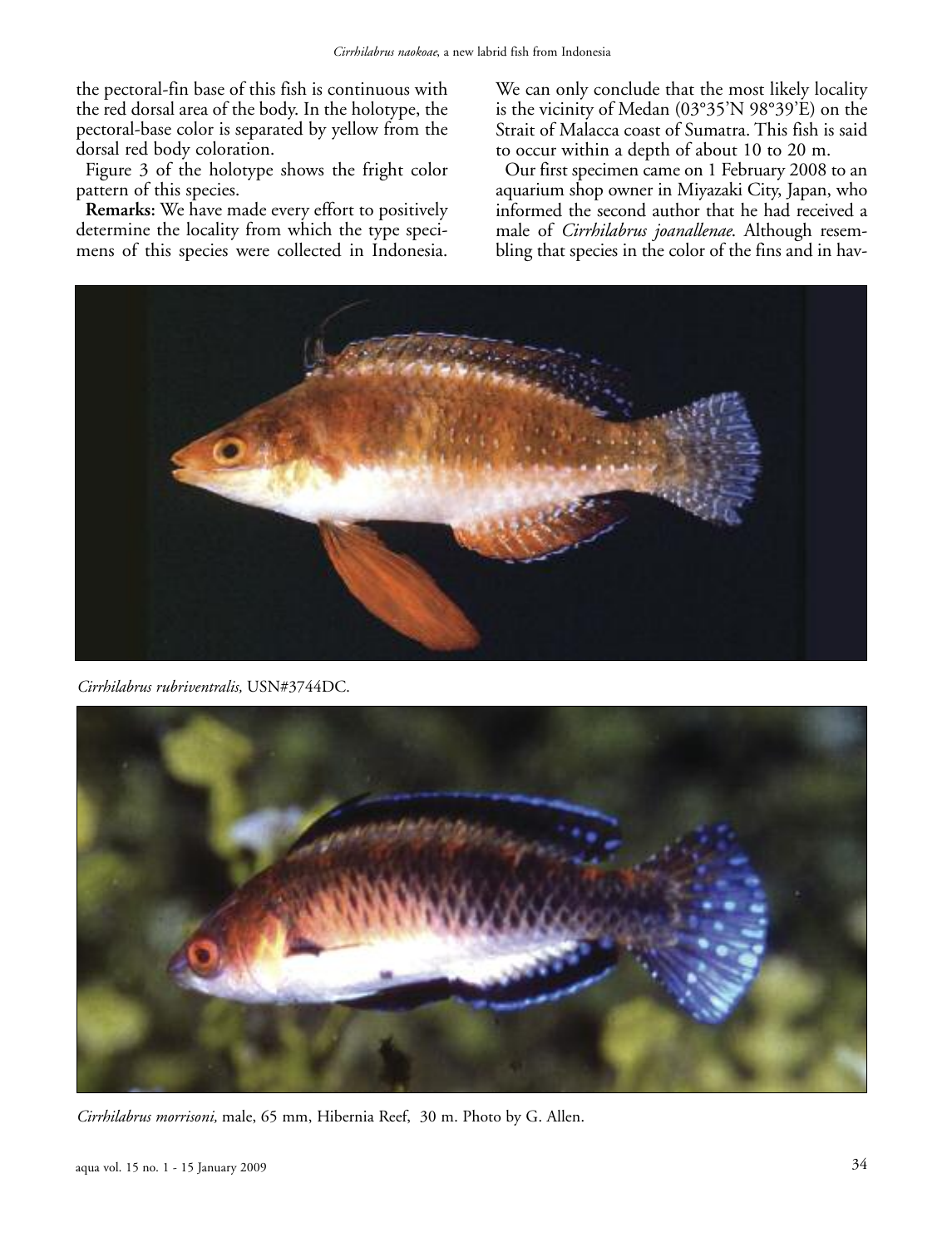ing very large pelvic fins, it differed from *C. joanallenae* in having a broad yellow stripe on the side, and it lacked the very long dorsal pennant from the first two dorsal spines of this species. A second male was obtained from a pet store in Saitama Prefecture just north of Tokyo two days later.

The two fish were released together to a larger display tank, 40 x 40 x 120 cm. After initially hiding in rocks, they emerged and swam actively in the tank, soon accepting dried brine shrimp and flake food. They did not act aggressively to one another or other species in the tank. When approached by a larger fish, the fins were usually spread. On rare occasions when threatened, the abdomen became blackish. The color of the caudal fin was observed to vary from entirely black to black with bright blue on the membranes to a variable extent, but mainly distally. Once the larger fish was observed to clean the body of a pyramid butterflyfish *(Hemitaurichthys polylepis)* for about 10 seconds (Fig. 4); twice during this period it appeared to remove something from the host fish. The two males found narrow spaces between the corals and rocks of the aquarium to sleep at night, sometimes together in the same crevice. A cocoon-like mass of mucus was sometimes noticed as the fish emerged from their nocturnal shelter.

The third male specimen was obtained by Siu Man Wong in Hong Kong, who preserved it in formalin and shipped it on to us. He also was not able to obtain conclusive information on the locality of capture.

Kuiter (2002: 37, lower right figure) illustrated an individual of this species as ?*C. joanallenae* from an aquarium photo taken by Scott Michael. The locality was given as (Java?).

*Cirrhilabrus joanallenae* Allen, 2000 is clearly the closest relative to the new species. Its type locality is Weh Island off the northwestern tip of Sumatra, hence only about 450 km from the presumed type locality of *C. naokoae*.

The long dorsal pennant of the male of *C. joanallenae* (about twice the height of the anterior part of the dorsal fin of *C. naokoae)* is the most obvious morphological difference of the two species. Allen (2000) gave this measurement in his Table II as the length of the first dorsal spine, but he meant the combined dorsal spine and pennant length. The two species also differ in the number of dorsoanterior lateral-line scales (14 or 15 for *C*. *joanallenae*, 16 for *C*. *naokoae),* head length (33.3-34.8% SL for *C. joanallenae*, 35.2-35.9% SL for *C. naokoae),* and the length of anal spines (about 1.4 times longer in *C. naokoae).*

The female phase of *Cirrhilabrus joanallenae* (Allen, 2000: fig. 2) is very distinctly colored red, abruptly pale blue ventrally, with four longitudinal pale blue lines within the red part of the head and body, the two lower lines on the body dotted. We expect the female phase of *C. naokoae* to be similar in color.



*Cirrhilabrus joanallenae,* male, Pulau Weh. Photo by G. Allen.